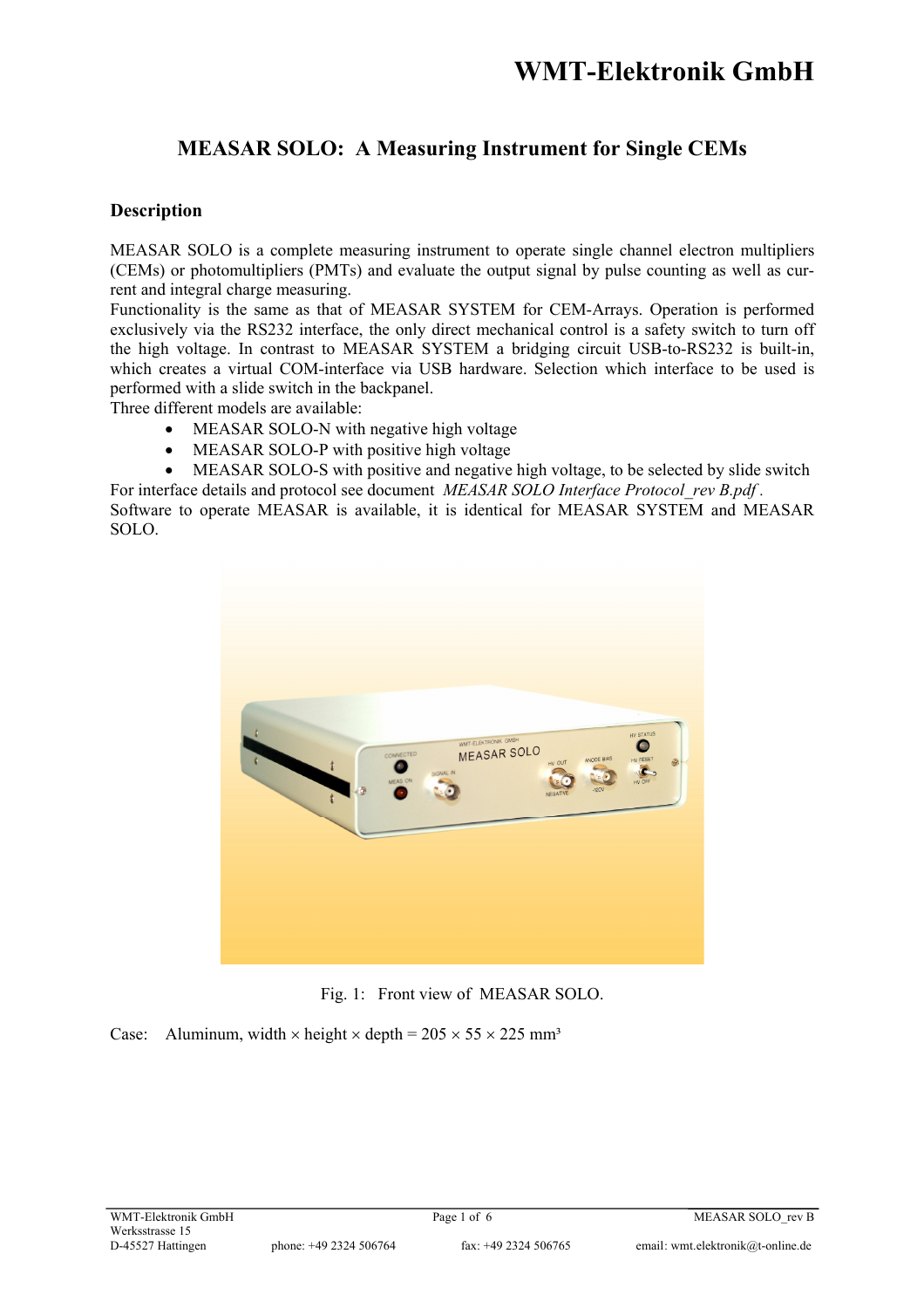CEMs are operated in ultra-high-vacuum, HV-throughputs (BNC-HT, SHV, or equivalent, MEASAR SOLO is equipped with BNC-HT), are necessary for High Voltage and -with positive HV- for ANODE BIAS. For SIGNAL a BNC throughput is sufficient.

The signal cables must be coaxial 50  $\Omega$  type, e.g. RG 58/U or -preferably because of its double shield-RG 223/U.

#### **2. Programmable Measurement Parameters**

| High Voltage:<br>HV(11:0)           | 12 bit binary for high voltage: +128 V to +4095 V (SOLO-P)<br>$-128$ V to $-4095$ V (SOLO-N)<br>step size = 1 V, max. output power = $1.0 W$<br>Voltages with absolute value $<$ 128 V are internally set to zero.                                                                                                                                                                                                       |  |
|-------------------------------------|--------------------------------------------------------------------------------------------------------------------------------------------------------------------------------------------------------------------------------------------------------------------------------------------------------------------------------------------------------------------------------------------------------------------------|--|
| HV-slope                            | 1 bit for high voltage slope = $\pm$ 100 V/s or $\pm$ 800 V/s                                                                                                                                                                                                                                                                                                                                                            |  |
| <b>Pulse Detection:</b><br>THR(7:0) | 8 bit binary for discriminator threshold = $3 \text{ mV}$ to 130.5 mV input referred,<br>step size = $0.5$ mV.<br>For a typical pulse width of 8 ns (FWHM) this is equivalent to CEM output                                                                                                                                                                                                                              |  |
| DTIM(1:0)                           | charge $0.48$ to $20.9$ pC.<br>2 bit binary for dead time = $15 - 30 - 60 - 100$ ns                                                                                                                                                                                                                                                                                                                                      |  |
| <b>Measurement Time Interval:</b>   |                                                                                                                                                                                                                                                                                                                                                                                                                          |  |
| MEAST(15:0)                         | 16 bit binary to determine the measurement time interval:<br>$MEAST(15:0) = 0000hex$ : unlimited, stop by command<br>$MEAST(15:0) = 0001hex$ to FFFF <sub>hex</sub> for intervals 10 ms to 655.35 s                                                                                                                                                                                                                      |  |
| AUTO(7:0)                           | with auto-stop<br>8 bit binary for single or automatically repeated measurement:<br>$00hex \Rightarrow$ unlimited number of measurements to be ended by command,<br>$01_{hex}$ ÷ FF <sub>hex</sub> $\Rightarrow$ 1 ÷ 255 measurements.<br>In AUTO mode uninterrupted counting is provided and the counter data are<br>transferred periodically without read command to the host computer, if<br>parameter F is asserted. |  |
| <b>CEM Overload Protection:</b>     |                                                                                                                                                                                                                                                                                                                                                                                                                          |  |
| COP(3:0)                            | 4 bit binary determine:<br>in SOLO-N:<br>the maximum allowable anode current, averaged over one<br>second. Step size is $1.024 \mu A$ .<br>in SOLO-P:<br>the maximum allowable rate.<br>Step size 204,800 counts/sec<br>$COP(3:0) = 0000$ disables this overload protection.                                                                                                                                             |  |
| Counter Readout:<br>$\overline{F}$  | Parameter F determines, whether the counter result is read out automatically<br>after the measurement ends $(F = 1)$ , or not $(F = 0)$ .                                                                                                                                                                                                                                                                                |  |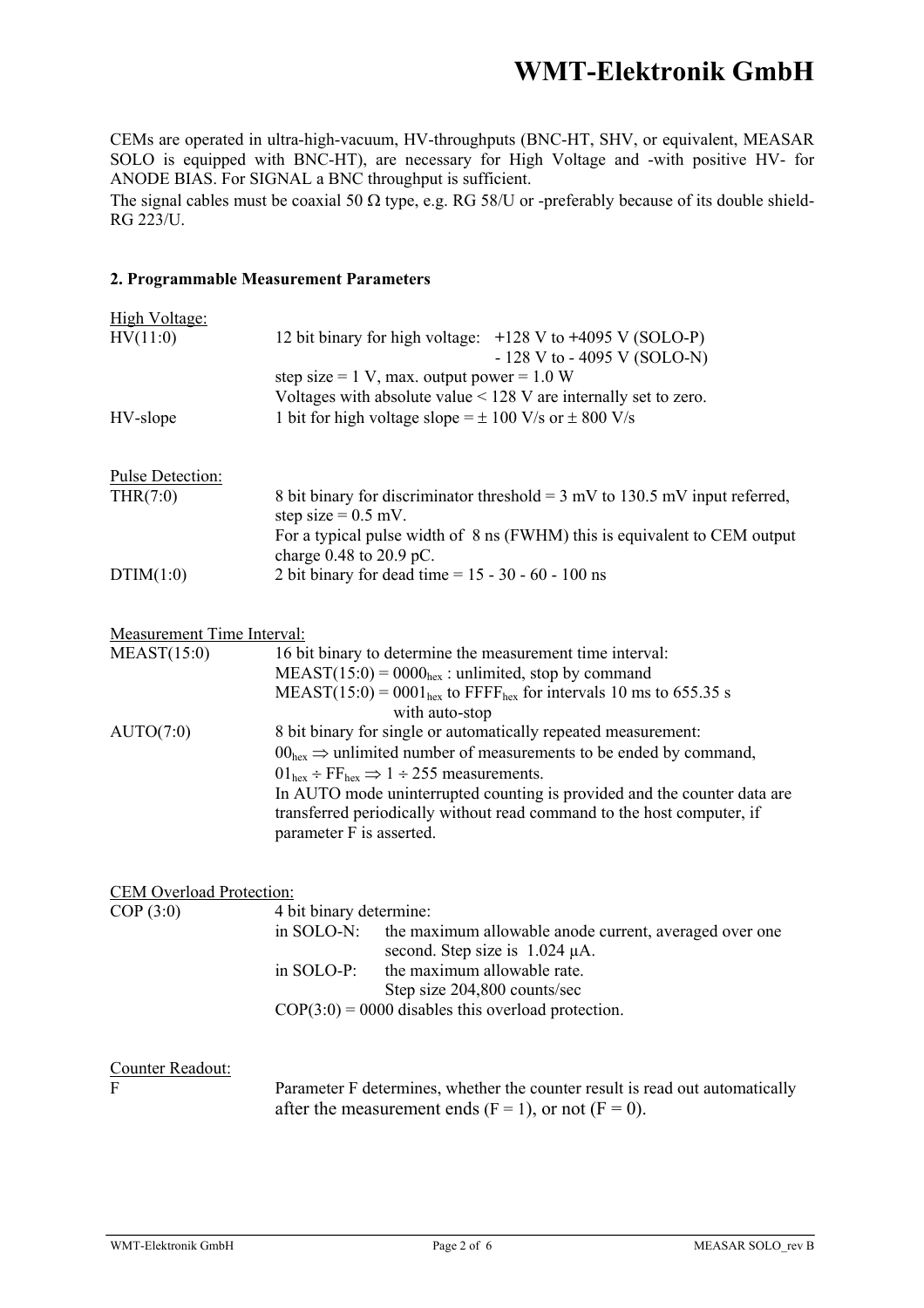### **3. Commands**

| <b>SET HV</b>       | Determines high voltage value and slope.                                                                                                                                                                                                       |
|---------------------|------------------------------------------------------------------------------------------------------------------------------------------------------------------------------------------------------------------------------------------------|
| <b>READ HV</b>      | Reads the actual high voltage and slope.                                                                                                                                                                                                       |
| <b>SET THRSH</b>    | Determines the discriminator threshold and dead time.                                                                                                                                                                                          |
| <b>READ THRSH</b>   | Reads the discriminator threshold and dead time.                                                                                                                                                                                               |
| <b>SET MEASTIM</b>  | Determines duration of measurement interval.                                                                                                                                                                                                   |
| <b>READ MEASTIM</b> | Reads duration of measurement interval.                                                                                                                                                                                                        |
| <b>SET AUTO</b>     | Determines number of automatically repeated measurements.                                                                                                                                                                                      |
| <b>READ AUTO</b>    | Reads number of automatically repeated measurements.                                                                                                                                                                                           |
| <b>SET COP</b>      | Determines CEM overload threshold.                                                                                                                                                                                                             |
| <b>READ COP</b>     | Reads CEM overload threshold.                                                                                                                                                                                                                  |
| <b>SET F</b>        | Determines auto-read mode.                                                                                                                                                                                                                     |
| <b>READF</b>        | Reads read-mode.                                                                                                                                                                                                                               |
| <b>START</b>        | Enables counter, starts measurement.                                                                                                                                                                                                           |
| <b>STOPIM</b>       | Ends measurement immediately.                                                                                                                                                                                                                  |
| <b>STOP</b>         | Ends measurement after the end of the present measurement interval.                                                                                                                                                                            |
| <b>READI</b>        | Reads actual anode current of CEM, 16 bit binary.                                                                                                                                                                                              |
| <b>READ Q</b>       | Reads integral charge of last measurement interval, 16 bit binary.                                                                                                                                                                             |
| <b>READ CNT</b>     | Reads the counter result, 32 bit binary.                                                                                                                                                                                                       |
| <b>NOTE:</b>        | The ADC to measure the current, the integrator to calculate the the integral charge,<br>and the counter all have saturation characteristics, i. e. they do not overflow.<br>Readings of I, Q, or CNT with all "1s" shall be rated as overflow. |

For a detailed listing of the software protocol refer to *MEASAR SOLO\_RS232 Interface\_revB.pdf*.

### **4. Front Panel Elements**

| LED "CONNECTED": | red:<br>off:     | green: controller is connected to host computer<br>no connection<br>controller is not powered                |
|------------------|------------------|--------------------------------------------------------------------------------------------------------------|
| LED "MEAS ON" :  | red:<br>off:     | a measurement is running<br>system is idle or not powered                                                    |
| LED "HV STATUS": | red <sup>-</sup> | HV is OFF<br>orange: HV is ramping up or down to the programmed value<br>green: HV has the programmed value. |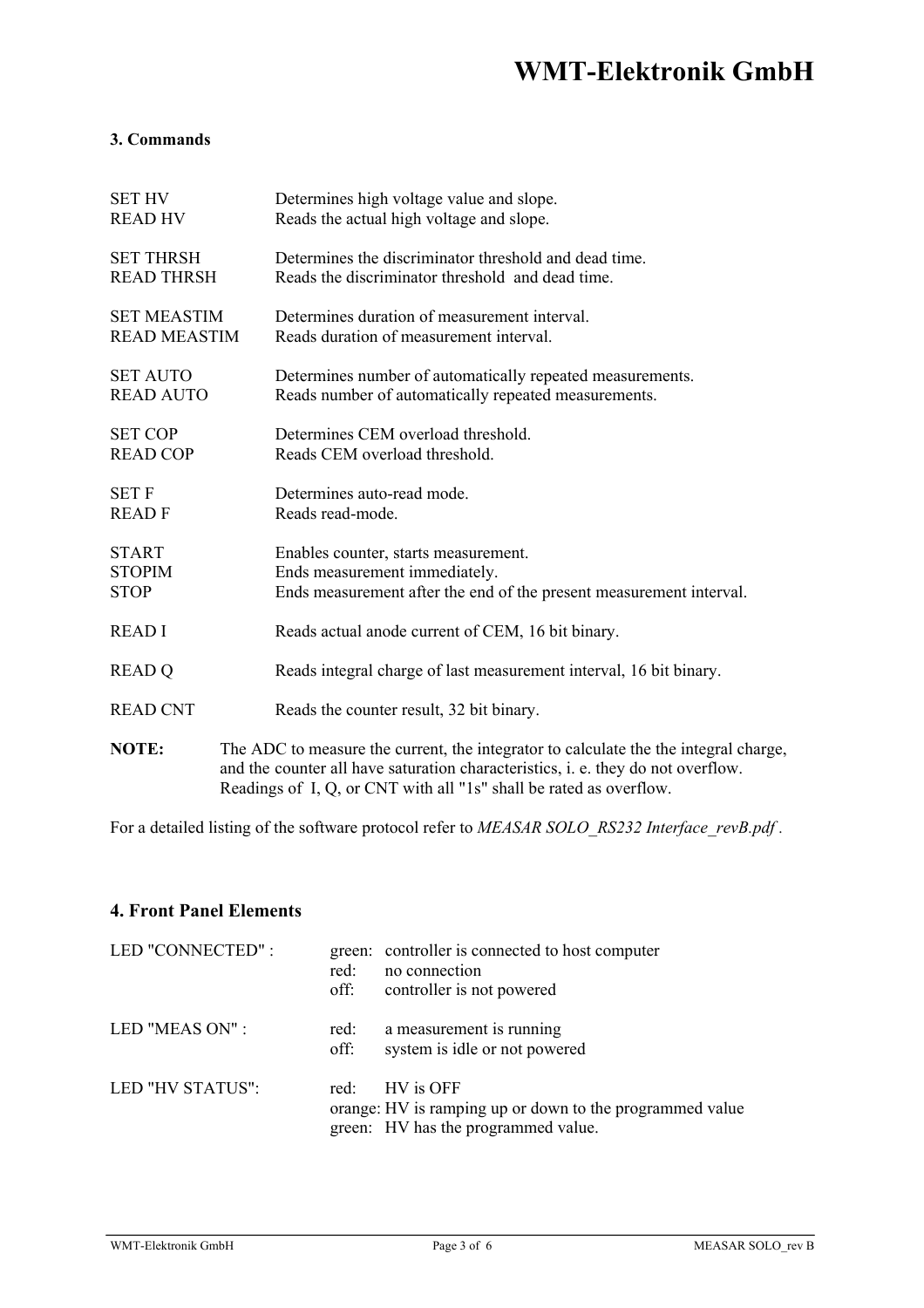| HV RESET:          | flip switch with two settling positions and one touch contact:    |                                                 |  |  |
|--------------------|-------------------------------------------------------------------|-------------------------------------------------|--|--|
|                    | bottom position:                                                  | HV OFF, overrides host setting of HV            |  |  |
|                    | middle position:                                                  | HV ON. After switchoff, the high                |  |  |
|                    |                                                                   | voltage is not yet on, but can be               |  |  |
|                    |                                                                   | activated by host command.                      |  |  |
|                    | top touch contact:                                                | HV is reset to the previous set value           |  |  |
| SIGNAL IN:         |                                                                   | BNC connector for the signal input, DC-coupled. |  |  |
|                    | For positive HV the coupling capacitor must be located inside the |                                                 |  |  |
|                    | vacuum chamber or directly at the throughput, the cable must not  |                                                 |  |  |
|                    | carry HV to avoid false counts due to leakage current.            |                                                 |  |  |
|                    | The capacitance value depends on the pulse risetime and width;    |                                                 |  |  |
|                    | for CEMs 220 pF to 470 pF is suited.                              |                                                 |  |  |
| HV OUT:            | BNC-HT connector, high voltage output.                            |                                                 |  |  |
|                    | SOLO-P:<br>connect to CEM anode via 1 MOhm resistor.              |                                                 |  |  |
|                    | SOLO-N:                                                           | connect to CEM cathode.                         |  |  |
| <b>ANODE BIAS:</b> | SOLO-P, SOLO-S:                                                   | BNC-HT connector, voltage is HV - 120 V,        |  |  |
|                    |                                                                   | connect to positive side of channel.            |  |  |
|                    | SOLO-N:                                                           | BNC connector, voltage is - 120 V,              |  |  |
|                    |                                                                   | connect to positive side of channel.            |  |  |

### **5. Back Panel Elements**

| $Sub-D9:$                 | RS232 connector, null-modem cable is required                                                                               |
|---------------------------|-----------------------------------------------------------------------------------------------------------------------------|
| USB:                      | To be connected to the host via USB cable. Software to implement<br>a virtual COM connection is delivered with MEASAR SOLO. |
| Slide Switch RS232 - USB: | Determines the active connection                                                                                            |
| Slide Switch $P - N$ :    | Determines HV polarity (SOLO-S only)                                                                                        |

### **6. High voltage generator:**

| Output Voltage:    | 128 V to 4095 V, programmable in 1 V steps.<br>High voltage is positive in SOLO-P, negative in SOLO-N, polarity selectable<br>in SOLO-S. Polarity must not be changed when HV is ON.                                    |
|--------------------|-------------------------------------------------------------------------------------------------------------------------------------------------------------------------------------------------------------------------|
| Max Output Power:  | 1.0 W, overload and short-circuit protected                                                                                                                                                                             |
| Anode Bias Output: | SOLO-P: $+HV - 120V$<br>$SOLO-N: -120 V$                                                                                                                                                                                |
| Slew Rate:         | $\pm$ 100 V/s or $\pm$ 800 V/s, programmable<br>An emergency switch for immediate turn-off is provided on the front panel.<br>HV-reset is manually by pressing a frontpanel button or by reprogramming<br>the HV value. |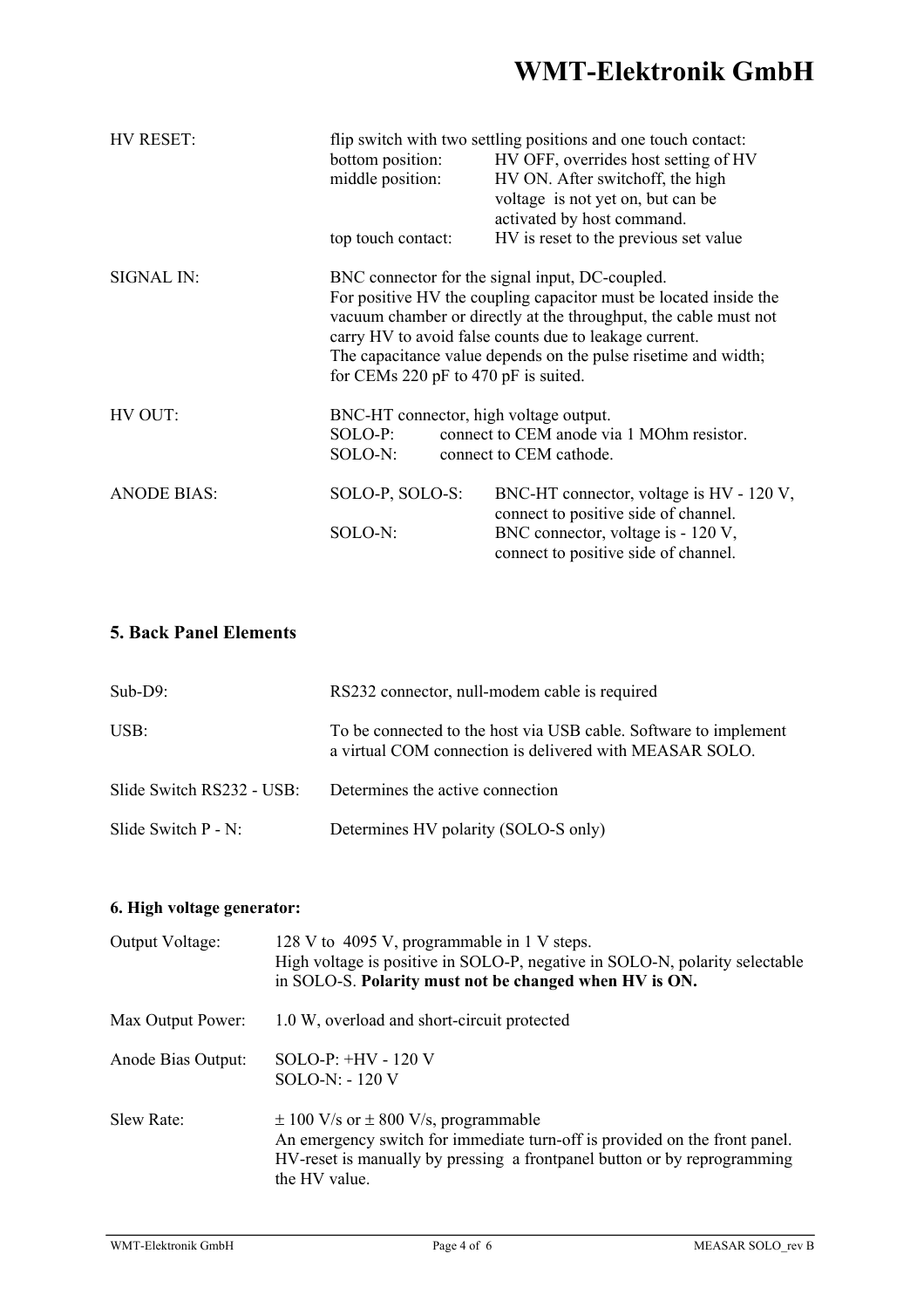| Input Impedance: | 50 $\Omega$ dc-coupled                                                                                                                                                                                                                                                    |
|------------------|---------------------------------------------------------------------------------------------------------------------------------------------------------------------------------------------------------------------------------------------------------------------------|
| Threshold:       | Programmable: 3 mV to 130.5 mV input referred.<br>For a typical pulse width of 8 ns (FWHM) this is equivalent to<br>0.48 to 20.9 pC CEM output charge.<br>Note: With CEM gain = $10^8$ a single electron at the CEM input<br>produces 16 pC output charge in the average. |
| Dead Time:       | Programmable: 15 - 30 - 60 - 100 ns.                                                                                                                                                                                                                                      |

### **7. Preamplifier/Discriminator**

### **8. Transimpedance Amplifier**

A transimpedance amplifier with 16-bit-ADC is included in SOLO-N and SOLO-S. In SOLO-S current measurement is not possible with positive high voltage, because the CEM is ac-coupled. Full scale is 16.38375 µA, the quantization step is 250 pA, bandwidth is 1 kHz (-3 dB), the ADC`s conversion rate is 51.2 kHz. The momentary current can be read by the computer at any time. A programmable overload threshold for the anode current is set by the computer. Exceeding the threshold turns off the high voltage to protect the CEMs. In addition a fixed hardware threshold is implemented in SOLO N, the high voltage is turned off, if the anode current exceeds 25 µA. Furthermore the current is digitally integrated over the measurement time interval and the accumulated charge can be read after the measurement is completed. Resolution for the charge is 16 bit, quantisation step size is 5.12 nC, full scale is  $335.5392 \mu C$ .

### **9. Specifications**

#### **9.1. General**

| <b>Ambient Temperature:</b> | Operating: | $0 °C \div 50 °C$      |
|-----------------------------|------------|------------------------|
|                             | Storage:   | $-20$ °C $\div$ +80 °C |
|                             |            |                        |

Humidity (non condensing): 80 % max.

Electromagnetic Compatibility (EMC): Emissions EN 55022, level B

### **9.2. Measurement Accuracy**

| Measurement time interval: | $\pm 10^{-4}$                                                             |
|----------------------------|---------------------------------------------------------------------------|
| High Voltage:              | setting: $\pm 1 \% \pm 2 V$ for 200 V $\leq$ HV $\leq$ 3800 V             |
|                            | reading: $\pm 10^{-3} \pm 2$ V for 200 V $\leq$ HV $\leq$ 3800 V          |
| Anode Bias:                | HV - $(120 \pm 10)$ V for positive HV, - $(120 \pm 10)$ V for negative HV |
| Discriminator Threshold:   | $\pm 1 \% \pm 0.2$ mV                                                     |
| Dead Time:                 | $\pm$ 3 % $\pm$ 1 ns                                                      |
| Current and Charge:        | $\pm$ 2 %                                                                 |

A final test protocol with measured values is delivered with each module.